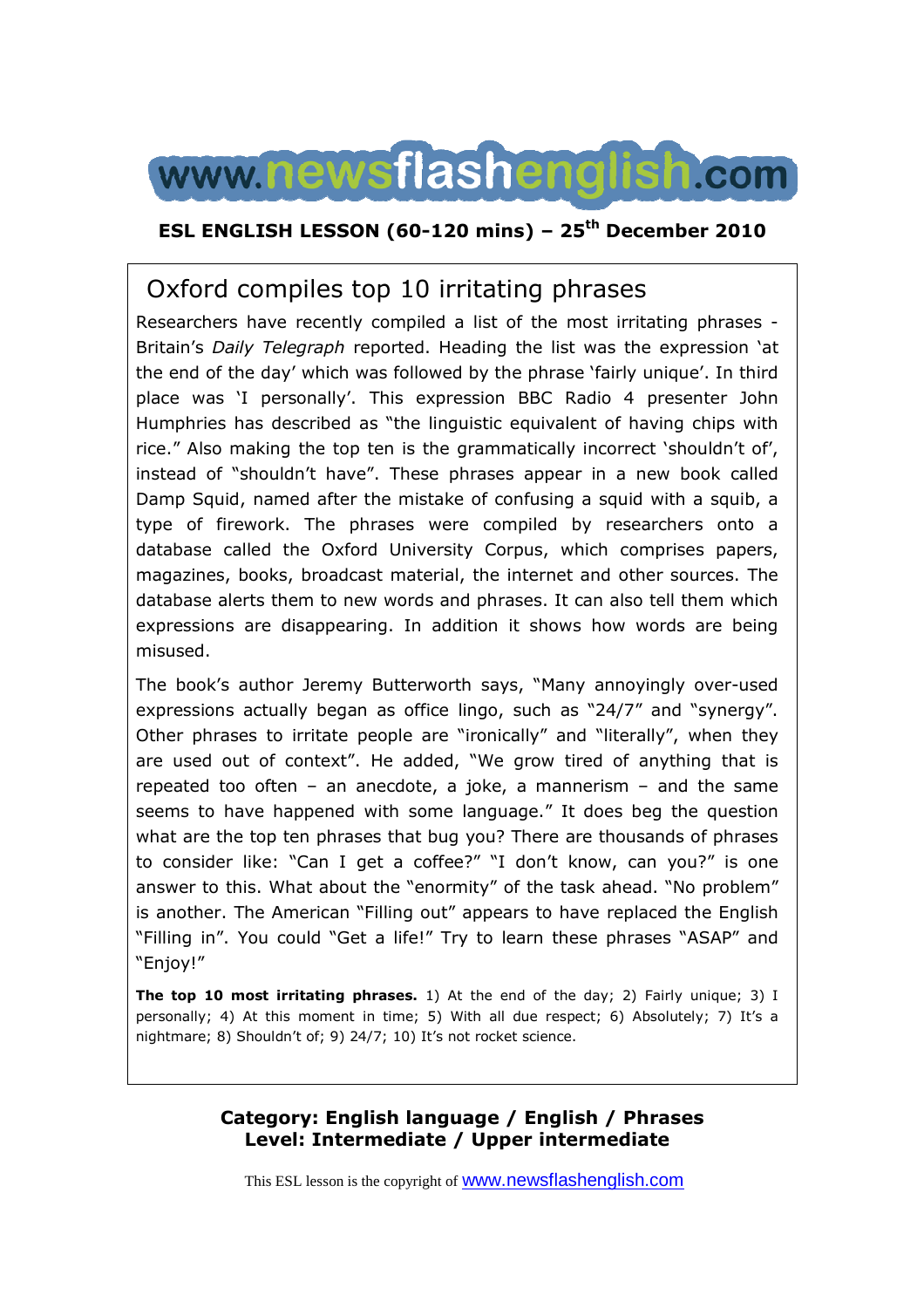Oxford compiles top 10 irritating phrases – *25th December 2010*

More daft phrases include "9/11" when it's 11/9 or "African American". Unless you were born in Africa, you are American. Another is "what gets my goat". You could be "kinda pregnant" or "basically" you could be ok or "vice versa". "Awesome!" "You know what I mean?" An "ATM machine" is also known as "a hole in the wall". Other phrases include "For the record", "moving forward" or "it's like"; "Whatever"; "See what I'm sayin'"; "Correct me if I'm wrong"; and "Really". You could begin every sentence with "I mean". You can also say "How come?" instead of "why"? The phrase "been there, done that" annoys some; while "Oh my god" annoys others. Americans right now want "change".

"Frankly speaking" can also be written as just "Frankly" or even "Let me be Frank with you." All these phrases could all be "over the top". You could use "basically" at the start of a sentence". How about "going forward". What exactly does this mean? We all like to "sleep in". Does anyone sleep out? "Literally" it could be "an actual fact" "you know". "Hi I'm on the train" must be the most irritating phrase spoken into a mobile or "Press 1 for English". "Okey Dokey!" "The bottom line is" "it's a nightmare" so please "bear with me". "Make no mistake about it" "like you do" "at the end of the day" it is time to say "bye-bye" and "legit". "God forbid" us all. "Maybe" "the glass is half full". "When it's all said and done" we can "touch base". "I appreciate that". "How much?"

These days "I am sick and tired of" when we have to be "politically correct". Some phrases like "re-inventing the wheel" are "like taking a step back". "In my opinion" is another phrase. "To die for" is another. "Is that it?" Some phrases are "old school". How often do we hear "lessons must be learnt" when they rarely aren't. "You know?" "I, myself". Who else would it be stupid! Sorry, "it never dawned on me". Still, "have a good one". A good one what? "Having said that" "the fact of the matter is" "I have too much on my plate".

"We have a window of opportunity" in this "comfort zone". To sum the top ten phrases up I "absolutely" agree… and "with all due respect", "at this moment in time", "I personally feel" that "it's a nightmare" to be told "24/7" that finding a "fairly unique" new phrase is "not rocket science". After all, "at the end of the day" "one shouldn't of" to literally use "upcoming" phrases "on a daily basis" simply because "it's the done thing". That, my friend "is neither here nor there". "Have a nice day!"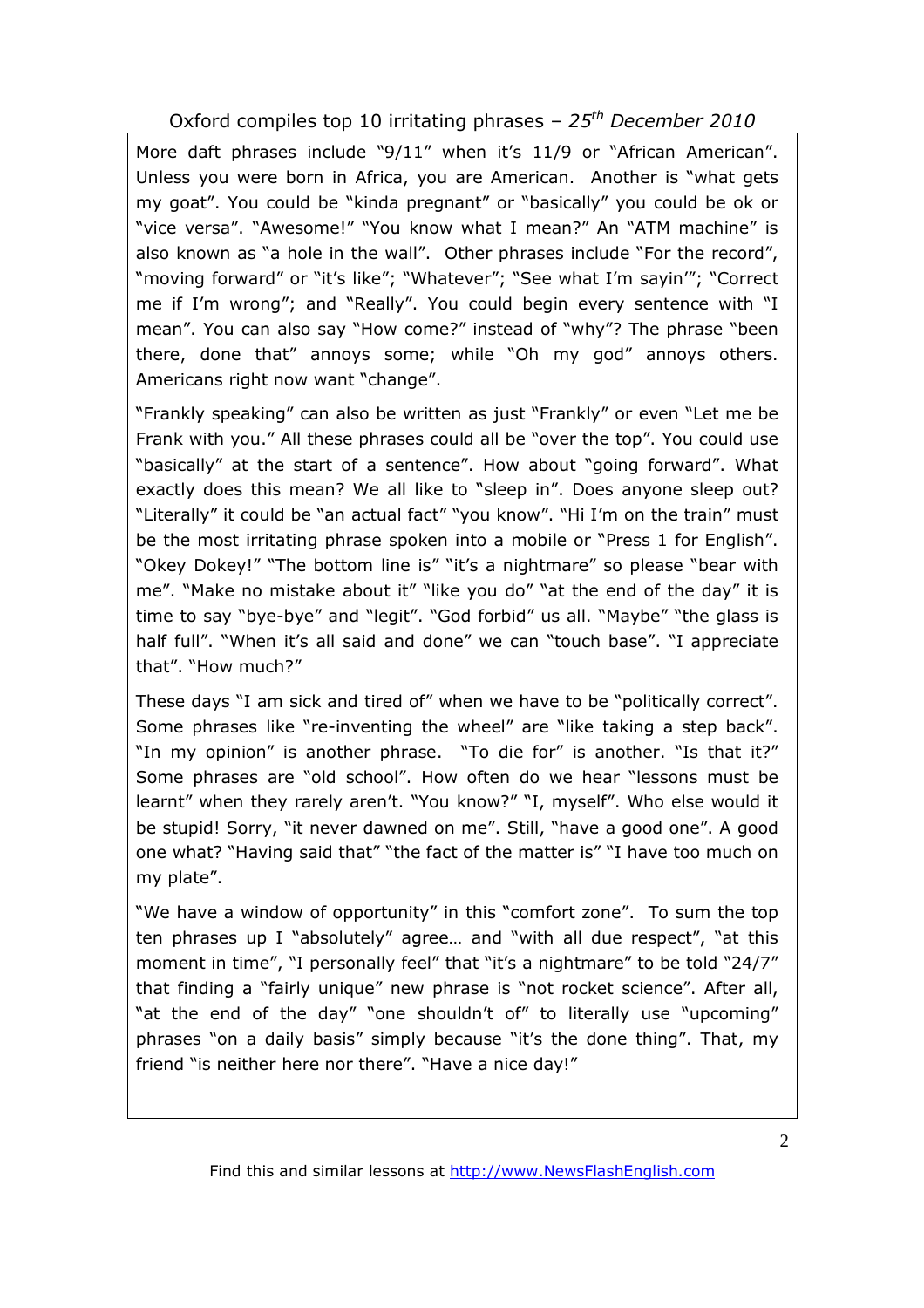### Oxford compiles top 10 irritating phrases – *25th December 2010* **FXFRCISES**

1. Irritating phrases: What phrases irritate you? Go round the room swapping stories. Change partners often.

2. Dictation: The teacher will read four to six lines of the article slowly and clearly. Students will write down what they hear. The teacher will repeat the passage slowly again. Self-correct your work from page one - filling in spaces and correcting mistakes. Be honest with yourself on the number of errors. Advise the teacher of your total number of errors. Less than five is very good. Ten is acceptable. Any more is room for improvement! More than twenty - you need to do some work!

3. Reading: The students should now read the article aloud, swapping readers every paragraph.

4. Vocabulary: Students should now look through the article and underline any vocabulary they do not know. Look in dictionaries. Discuss and help each other out. The teacher will go through and explain any unknown words or phrases.

5. The article: Students should look through the article with the teacher.

- a) What is the article about?
- b) What do you think about the article?

#### c) **Try to explain as many of the phrases as you can.**

6. Let's think! Pick five irritating phases from the article. Then add five of your own. Write them below. Explain to your partner why you chose these. How often do you use them? Use them to compile a short story!

| Five irritating phrases | Five irritating phrases |  |
|-------------------------|-------------------------|--|
| from the article        | of your own             |  |
|                         |                         |  |
|                         |                         |  |
|                         |                         |  |
|                         |                         |  |
|                         |                         |  |

**The teacher** will choose some pairs to discuss their findings in front of the class.

7. Sentence starters: Finish these sentence starters. Correct your mistakes. Compare what other people have written.

- a) Irritating phrases **and the set of the set of the set of the set of the set of the set of the set of the set o**
- b) Researchers  $\Box$
- c) What bugs me
- d) Stupid phrases \_\_\_\_\_\_\_\_\_\_\_\_\_\_\_\_\_\_\_\_\_\_\_\_\_\_\_\_\_\_\_\_\_\_\_\_\_\_\_\_\_\_\_\_\_\_\_\_\_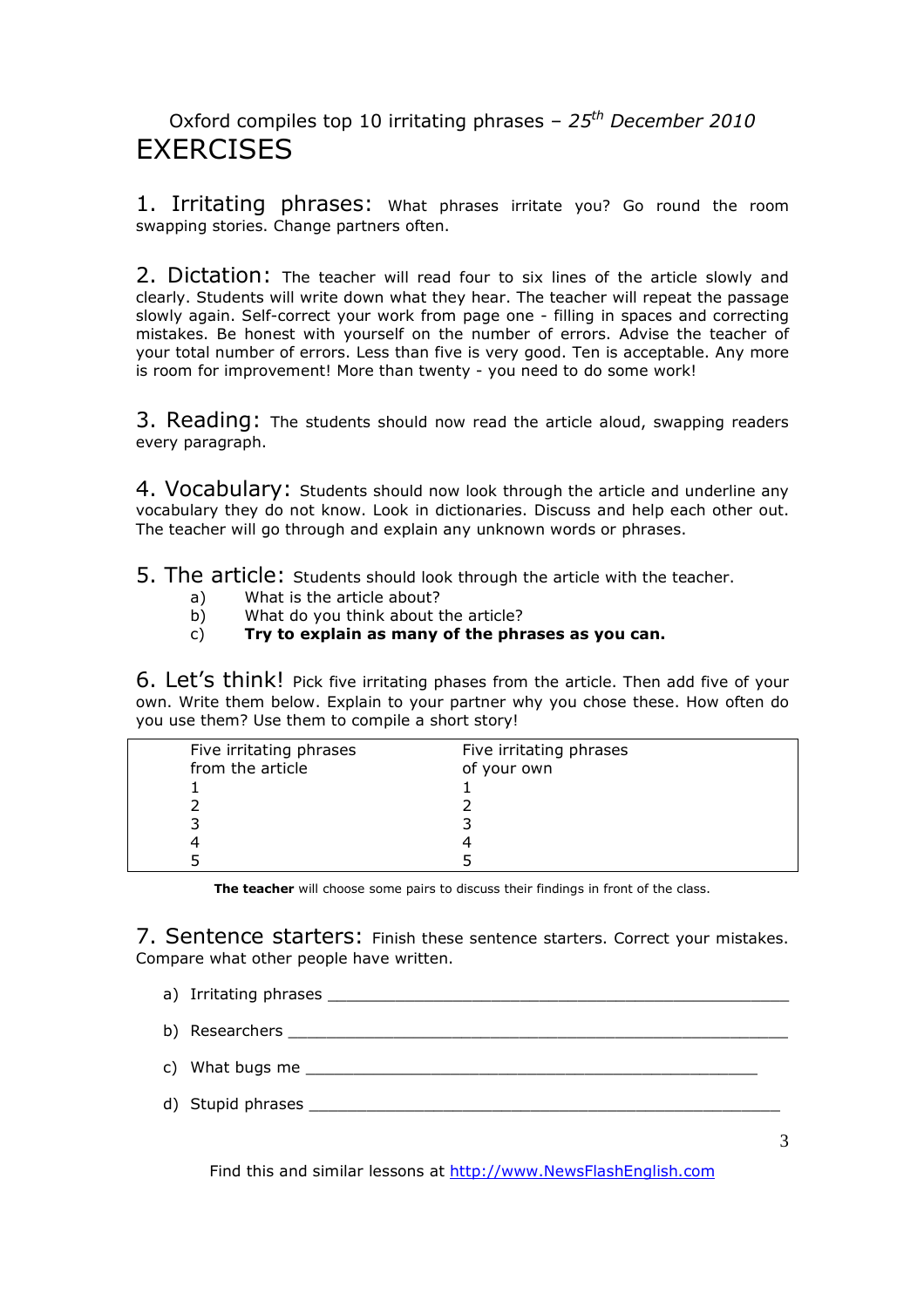Oxford compiles top 10 irritating phrases – *25th December 2010*

8. Quick debate: In pairs. Students A thinks irritating phrases are fun. Students B don't agree. They irritate you. Explain why.

9. Let's write an e-mail: Write and send a 200 word e-mail to your teacher about: Irritating phrases. Try to use at least ten in your email. Your e-mail can be read out in class.

10. Let's do 'The Article Quiz': Have the students quiz each other in pairs. They score a point for each correct answer and half a point each time they have to look at the article for help. See who can get the highest score!

#### **Student A**

- 1) What is the name of the book?
- 2) Who wrote this book?
- 3) Name three top ten irritating phrases.
- 4) What does squib mean?
- 5) Which university is mentioned?

#### **Student B**

- 1) How do these over-used expressions usually start?
- 2) Name the radio station.
- 3) Who is the presenter mentioned?
- 4) Name the newspaper.<br>5) Who have recently cor
- 5) Who have recently compiled a list of the most irritating phrases?

# **DISCUSSION**

#### **Student A's questions**

- 1) Did the headline make you want to read the article?
- 2) What irritating phrases do your friends use?
- 3) Have you ever been to Oxford?
- 
- 4) Do you ever listen to BBC Radio 4?<br>5) What irritating phrases do your tea 5) What irritating phrases do your teachers use?<br>6) What new phrases have you learnt today?
- What new phrases have you learnt today?
- 7) Why do we use irritating phrases?
- 8) What is the most irritating phrase you use?
- 
- 9) Have you ever tried to stop using an irritating phrase?<br>10) Do your friends tell you when you use an irritating phr. Do your friends tell you when you use an irritating phrase?

#### **Student B's questions**

- 1) What do you think about what you read?
- 2) What irritates you?
- 3) Do you use irritating phrases? Which?
- 4) What do you think of all these irritating phrases?
- 5) Are many words misused?
- 6) Do you use grammatically incorrect words?<br>7) Do you use slang?
- 7) Do you use slang?
- 8) Give an example of some slang.
- 9) Where do you learn your new words from?
- 10) Did you like this discussion?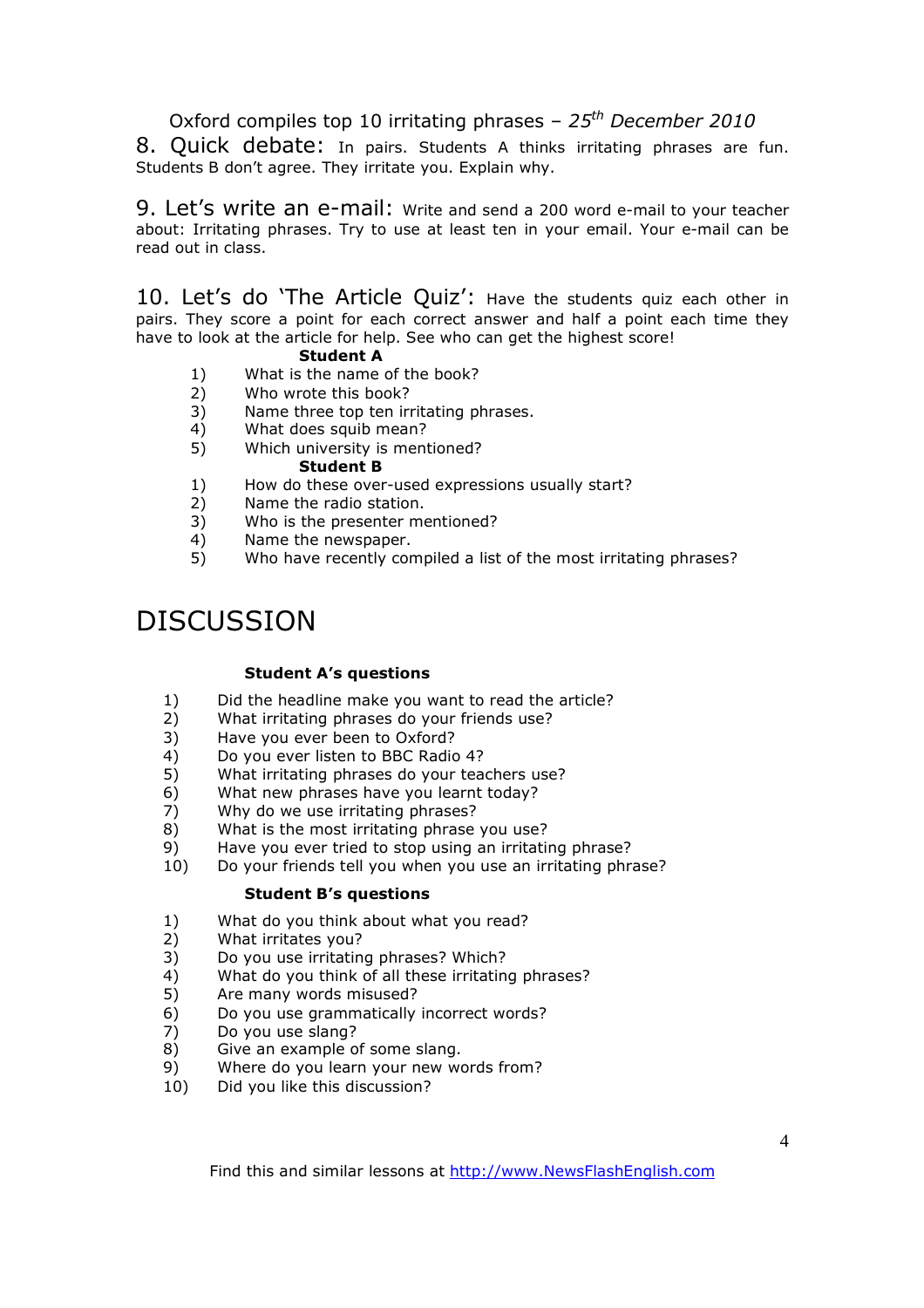# Oxford compiles top 10 irritating phrases – *25th December 2010* GAP FILL: READING

Put the words into the gaps in the text.

| Oxford compiles top 10 irritating phrases                                                                                                                                                   | database    |
|---------------------------------------------------------------------------------------------------------------------------------------------------------------------------------------------|-------------|
| (1) have recently compiled a list of the most irritating<br>phrases - Britain's Daily Telegraph reported. Heading the list<br>was the expression 'at the end of the day' which was followed | researchers |
| by the phrase 'fairly unique'. In third place was 'I personally'.<br>This expression BBC Radio 4 (2) ______ John Humphries has                                                              | presenter   |
| described as "the $(3)$ ______ $(4)$ ______ of having chips with rice."<br>Also making the top ten is the grammatically incorrect                                                           | phrases     |
| "shouldn't of", instead of "shouldn't have". These (5)______<br>appear in a new book called Damp Squid, named after the                                                                     | sources     |
| mistake of confusing a squid with a squib, a type of (6)______.<br>The phrases were compiled by researchers onto a database                                                                 | linguistic  |
| called the Oxford University Corpus, which comprises papers,<br>magazines, books, broadcast material, the internet and other                                                                | firework    |
| (7) ______. The (8) ______ alerts them to new words and phrases.<br>It can also tell them which expressions are disappearing. In<br>addition it shows how words are being misused.          | equivalent  |
| The book's (1) ______ Jeremy Butterworth says, "Many (2) _____                                                                                                                              |             |
| over-used (3) actually began as office lingo, such as<br>"24/7" and "synergy". Other phrases to (4) _____ people are                                                                        | ironically  |
| "(5) ______" and "literally", when they are used out of context".<br>He added, "We grow tired of anything that is repeated too often                                                        | mannerism   |
| - an anecdote, a $(6)$ _____, a $(7)$ _____ - and the same seems                                                                                                                            | language    |
| to have happened with some (8)______." It does beg the<br>question 'What are the top ten phrases that bug you?' There are                                                                   | author      |
| thousands of phrases to consider like: "Can I get a coffee?" "I<br>don't know, can you?" is one answer to this. What about the                                                              | expressions |
| "enormity" of the task ahead. "No problem" is another. The<br>American "Filling out" appears to have replaced the English                                                                   | joke        |
| "Filling in". You could "Get a life!" Try to learn these phrases                                                                                                                            | annoyingly  |
| "ASAP" and "Enjoy!"                                                                                                                                                                         | irritate    |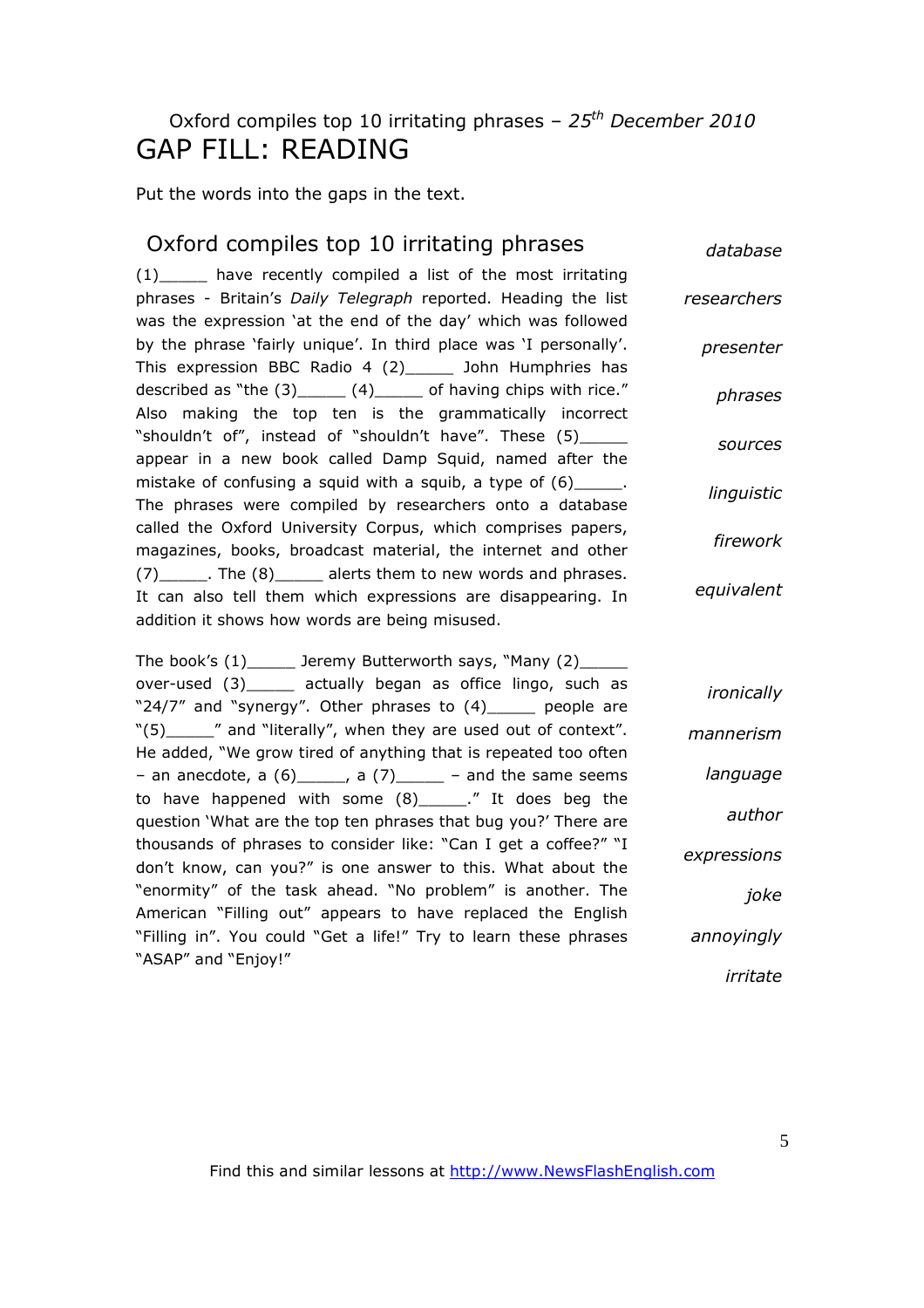### Oxford compiles top 10 irritating phrases – *25th December 2010* GAP FILL: LISTENING:

*Listen and fill in the spaces.* 

### Oxford compiles top 10 irritating phrases

Researchers have recently compiled \_\_\_\_\_\_\_\_\_\_\_ irritating phrases - Britain's *Daily Telegraph* reported. Heading the list was the expression 'at  $\blacksquare$  which was followed by the phrase 'fairly unique'. In third place was 'I personally'. This expression BBC Radio 4 presenter John Humphries has described as "the linguistic equivalent of having chips with rice." Also making **with the same of the contract of the same of the contract of the contract** incorrect "shouldn't of", instead of "shouldn't have". These phrases appear in a new book called Damp Squid, named after the mistake of confusing \_\_\_\_\_\_\_\_\_\_\_\_\_\_\_\_\_\_\_\_, a type of firework. The phrases were compiled by researchers onto a database called the Oxford University Corpus, which comprises papers, magazines, books, broadcast material, the internet and other sources. The database alerts them \_\_\_\_\_\_\_\_\_\_\_\_\_\_\_\_\_\_\_\_ phrases. It can also tell them which expressions are disappearing. In addition example are being misused.

\_\_\_\_\_\_\_\_\_\_\_\_\_\_\_\_ Jeremy Butterworth says, "Many annoyingly over-used expressions actually began as office lingo, such as "24/7" and "synergy". Other phrases to irritate people are "ironically" and "literally", when they are \_\_\_\_\_\_\_\_\_\_\_\_\_\_\_\_\_\_\_". He added, "We grow tired of anything that is repeated too often – an anecdote, a joke, a mannerism – and the same seems to have happened with some language." It \_\_\_\_\_\_\_\_\_\_\_\_\_\_\_\_\_\_\_\_\_ 'What are the top ten phrases that bug you?' There are thousands of phrases to consider like: " There are thousands of phrases to consider like: " "I don't know, can you?" is one answer to this. What about the "enormity" of the task ahead. "No problem" is another. The American "Filling out" appears to have replaced the English "Filling in". You could "Get a life!" \_\_\_\_\_\_\_\_\_\_\_\_\_\_\_\_\_ phrases "ASAP" and "Enjoy!"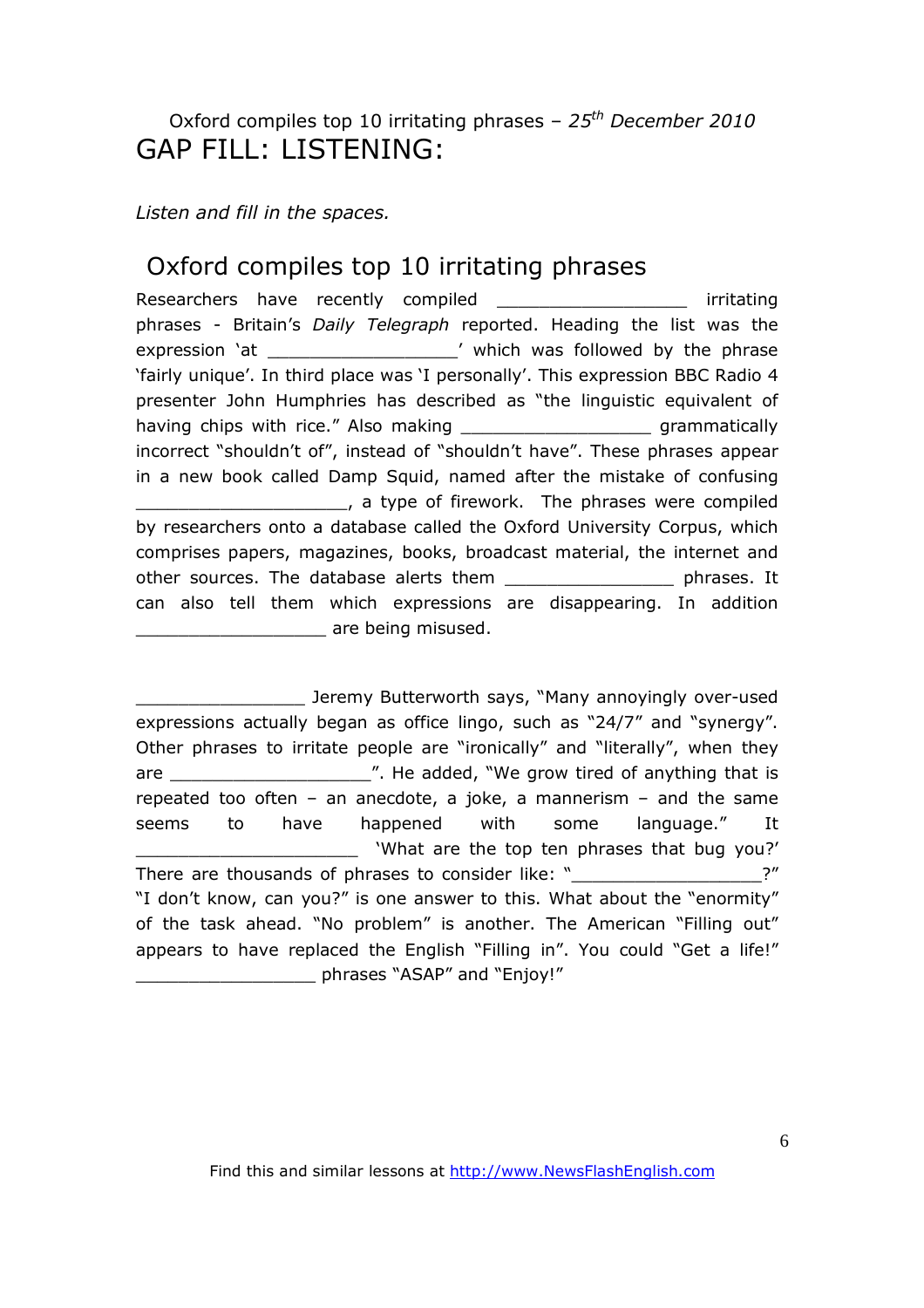### Oxford compiles top 10 irritating phrases – *25th December 2010* GRAMMAR

Put the words into the gaps in the text.

#### Oxford compiles top 10 irritating phrases

*and*

*onto*

*at*

*of*

*by*

*as*

*a*

*the*

Researchers have recently compiled a list of the most irritating phrases - Britain's *Daily Telegraph* reported. Heading (1)\_\_ list was the expression  $'(2)$  the end of the day' which was followed by the phrase 'fairly unique'. In third place was 'I personally'. This expression BBC Radio 4 presenter John Humphries has described (3)\_ "the linguistic equivalent of having chips with rice." Also making the top ten is the grammatically incorrect "shouldn't of", instead of "shouldn't have". These phrases appear in (4) \_ new book called Damp Squid, named after the mistake (5)\_\_ confusing a squid with a squib, a type of firework. The phrases were compiled  $(6)$ researchers (7) a database called the Oxford University Corpus, which comprises papers, magazines, books, broadcast material, the internet (8) other sources. The database alerts them to new words and phrases. It can also tell them which expressions are disappearing. In addition it shows how words are being misused.

The book's author Jeremy Butterworth says, "Many annoyingly over-used expressions actually began as office lingo,  $(1)$ "24/7" and "synergy". (2) phrases to irritate people are "ironically" and "literally", when (3)\_\_ are used out of context". He added, "We grow tired of anything that is repeated too often – an anecdote, a joke, a mannerism – and the  $(4)$  seems to have happened (5) some language." It does beg the question 'What are the top ten phrases (6)\_\_ bug you?' There are thousands of phrases to consider like: "Can I get a coffee?" "I don't know, can you?" is one answer to this. What about the "enormity" of the task ahead. "No problem" is another. The American "Filling out" appears to have replaced the English "Filling in". You (7)\_ "Get a life!" Try to learn (8)\_ phrases "ASAP" and "Enjoy!" *such as that same other with they these could*